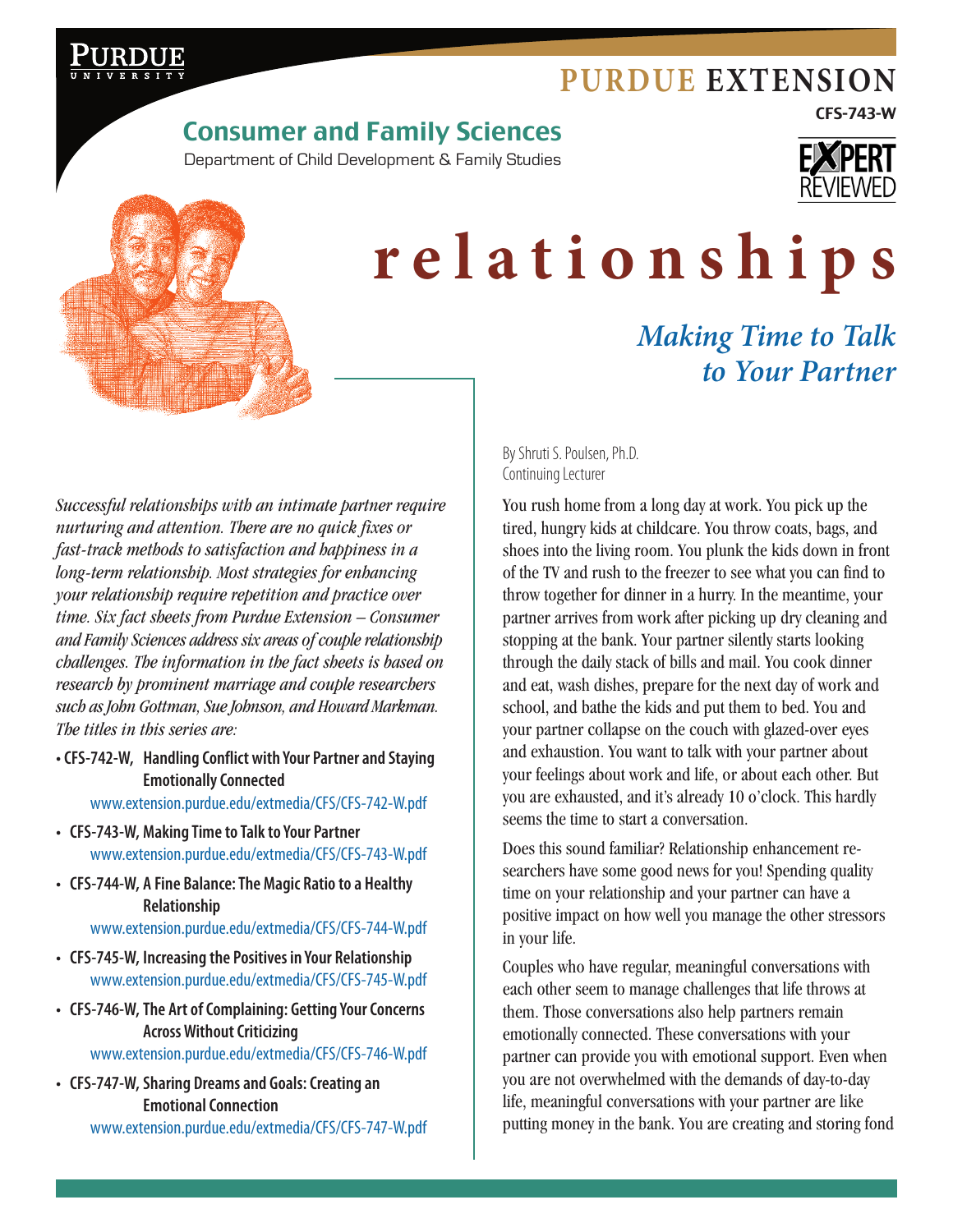memories that can be a positive resource for dealing with future challenges.

So it's a smart move to make these conversations a habit. Use the time that you already spend with your partner and build in time that includes meaningful conversations. Here are some suggestions to help you establish such a habit with your partner.

#### Set aside time each day to talk with your partner

At least 15 minutes is necessary for a meaningful conversation to take place. You have schedules for many other things in your life. Isn't your relationship just as important as those other things?

- Find a time that works well for both of you to have a conversation.
- Consider combining the conversation with an activity you already do daily — going for a walk together, cooking dinner



together, or having a cup of tea before bed.

- • Make the conversation the central activity of the time. Don't try to do other things that will distract you.
- • Some questions to ask yourself: What is the best time of day to have a conversation with my partner? Where is the best place to have this conversation?

### Establish a routine

Follow your routine each time.

• Find some aspects to keep the same for each conversation. For example, sit in the same room every time, play the same kind of soothing background music, light candles, or have coffee or a snack.

• A question to ask yourself: What routines do I find soothing and calming that will help me focus on my partner and my relationship?

#### Reduce distractions

Try to focus on each other.

- Take care of the children. When you have children, focusing on each other may be a challenge. Try to choose a time when the children can be involved in something else while you and your partner talk.
- Turn off the television.
- Let the answering machine pick up phone calls, or unplug the phone or turn off your cell phone.
- Find a space in your home that allows you to feel calm and focused. Stay away from a place that will remind you of other things you need to do. For example, having the conversation in the kitchen right after dinner may not work well. Dishes that are piled up and food that needs to be put away could be distracting.
- Find a time that works that can be devoted to your relationship. Try to clear your schedule of other responsibilities. Make sure you are not worried about being late for work, and make sure you are awake and not sleepy.

# When it's your turn to talk

- Each of you should think about topics that you want to talk about.
- Decide which topics feel most important to you.
- Keep in mind that both of you may have different topics that feel important.
- Make sure there is time for both of you to talk and to listen.
- Let your partner know that it is important to you to know when he or she is doing well.
- Avoid blaming or criticizing during these conversations.
- Tackle problems as a team, viewing them as "our problems."
- Consider if you are expressing complaints effectively or just criticizing your partner.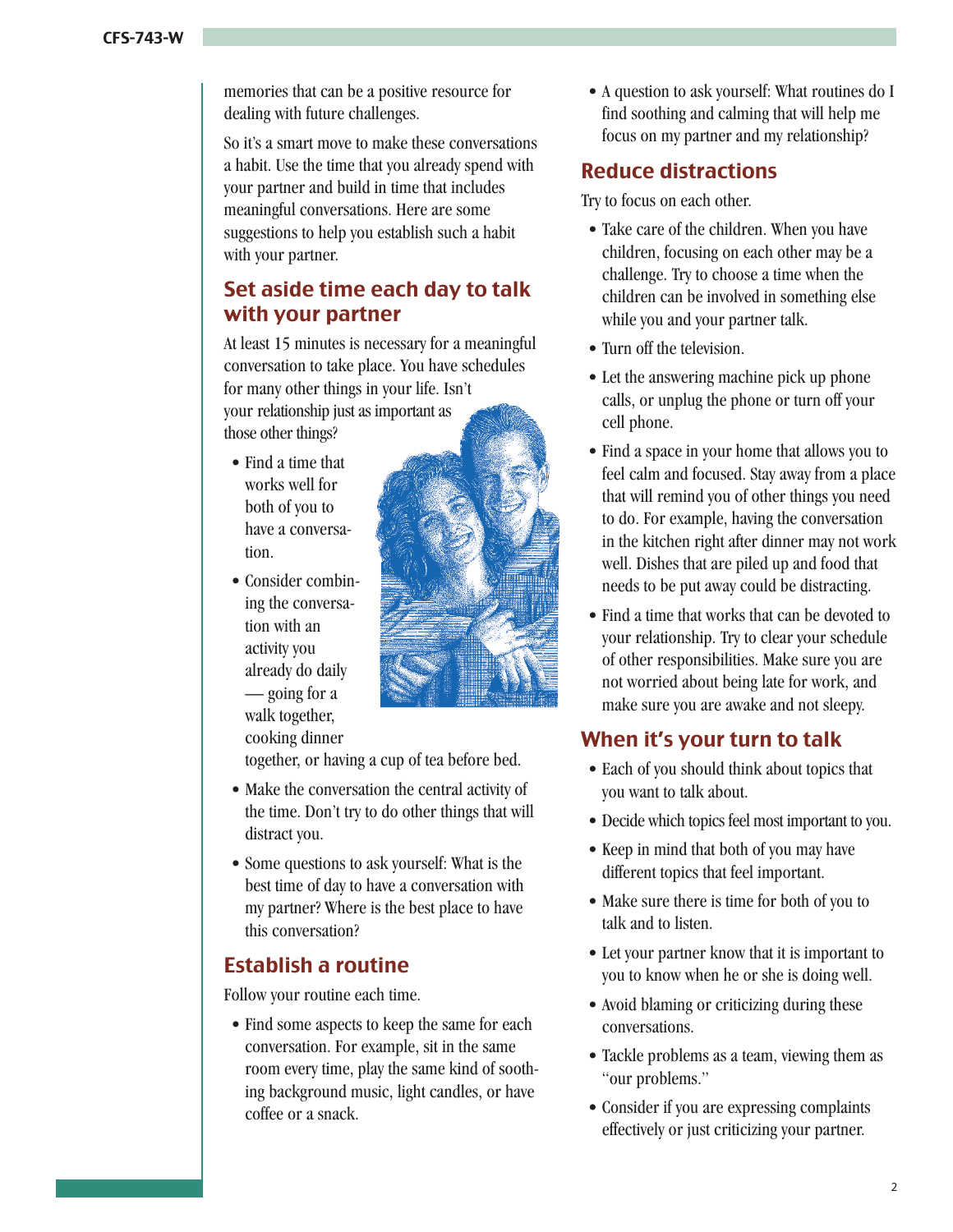The fact sheet *The Art of Complaining*, CFS-746-W[, can help you determine if you](http://www.extension.purdue.edu/extmedia/CFS/CFS-746-W.pdf) are complaining or criticizing.

• A question to ask yourself: What are some likely topics for each of you in these conversations?

#### When it's your turn to listen

- Pay attention to your partner when he or she is speaking. Show interest by asking questions until you understand. Examples of questions to ask: How did it go? How did you feel about that? What else happened today? What would you like to do next?
- Check in with your partner to clarify that you understood him or her correctly.
- Let your partner know that you understand. For example, you might say: I can understand why you feel stressed. It sounds like you are worried.
- • Listen for when your partner expresses emotions. When you hear emotions, reflect them back. Maybe when your partner talks about something that happened at work, you can tell he or she is angry about it. You can show that you are listening by reflecting back with statement such as: It seems like you're angry about what happened. You sound angry and frustrated.
- Show support by expressing affection physically and verbally.

#### Decide which routines work or don't work

- Try your new routine for a week or two. Then talk about how it is working.
- If it is working well, keep it up! Reward yourselves for the investment you have made in your relationship!
- If you are not happy with something, talk about how you could change it. Remember that it is important for both of you to be

happy with the arrangements. Find solutions that are good for both of you.

- Ask yourself questions that help you review the routine.
- For example, is the time and place working out for you?
- Consider adjustments that you may need to make — for example, adjustments to your schedule, kids' bedtimes, or the time that you go for a walk with your partner.
- Are there things you want to add to the conversation ritual that will make it better?
- What is your partner's experience like in these conversations?

#### Routines can keep you connected

Routines you complete with your partner can be helpful in keeping you connected to each other. They help you know each other better and share what is going on in your life. You will learn about the things that each of you are dealing with, your joys and challenges, and your feelings about your relationship. Routinely having meaningful

> conversations can be a source of support, positive memories, and emotional connection in your relationship.

## Activities to help you have conversations

The following exercises/activities will help you start thinking about how to implement the suggestions and strategies from this fact sheet.

• Make a list of the times of day that you really like to talk and connect with your partner.

- Make a list of places in your home or elsewhere that you find soothing and comforting, and where you would like to have your relationship conversations.
- Make a list of the distractions that you would need to reduce or eliminate so you can have a relationship conversation with your partner.